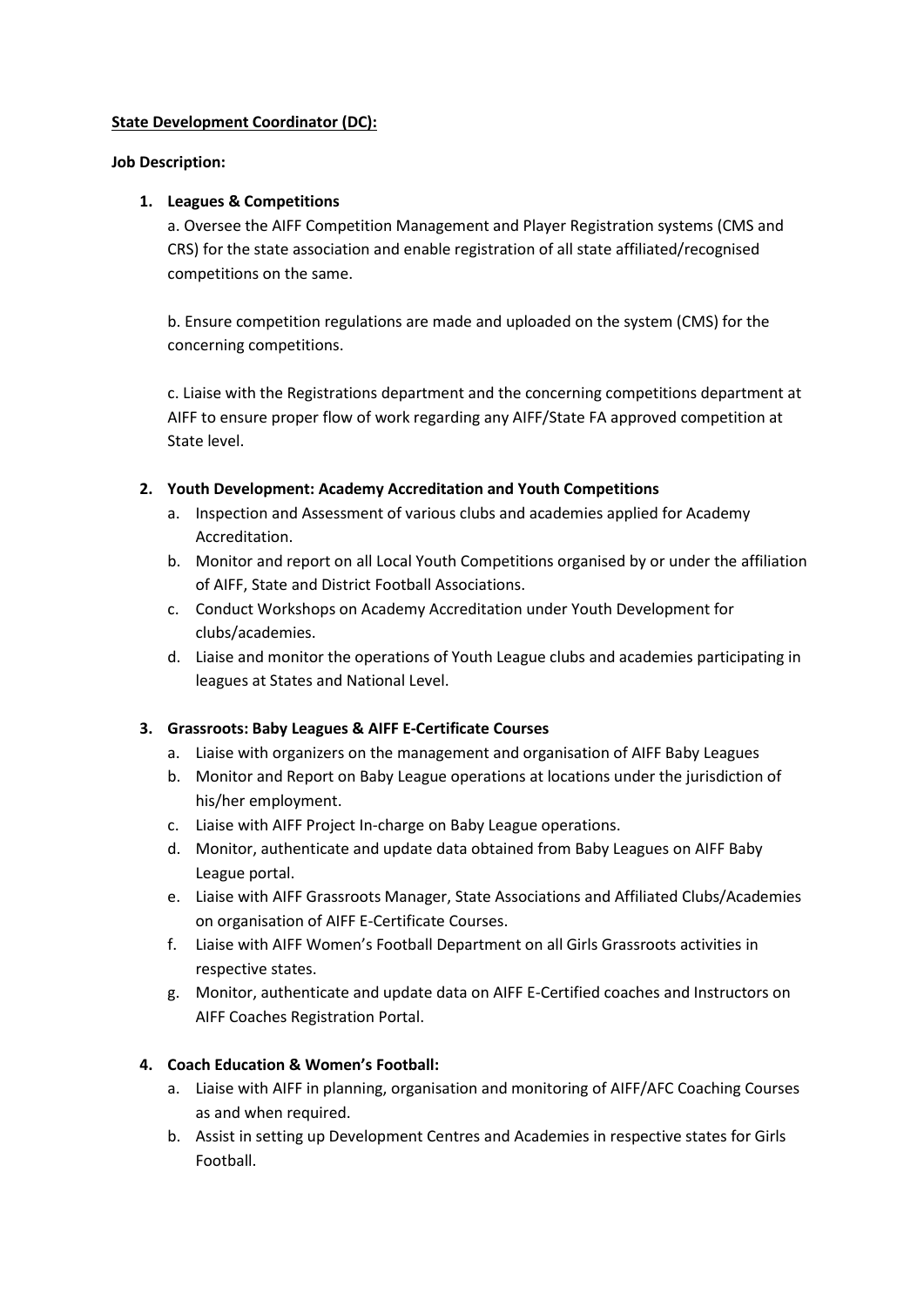c. Report on all Women's & Girls Football activities in the State including grassroots, youth competitions, coaching courses etc.

**Locations:** The Development Coordinators (DCs) will be based out of and operating from the selected State Association offices given below. They may be required to travel to other states near to their state of operations as and when required to monitor, manage and assess all technical and administrative activities in regard to Indian Football. They may be relocated to other states or areas of work as and when required by AIFF.

# **States of Operations:**

- 1. Gujarat (West)
- 2. Himachal Pradesh (North)
- 3. Jharkhand (East)
- 4. Chhattisgarh (East)
- 5. Telangana (South)
- 6. Sikkim (East)
- 7. Assam (North East)
- 8. Arunachal Pradesh (North East)
- 9. Tripura (North-East)
- 10. Rajasthan (West)
- 11. Madhya Pradesh (West)
- 12. Manipur (North East)

## **There will be one DC appointed for each State.**

## **Reporting:**

They'll be reporting to the Development Manager based at AIFF HQ and locally to the Honorary Secretary of the concerned State Association.

**Length of Contract:** A DC will be offered a contract of 1 year for his/her services.

**Remuneration:** Remuneration will be discussed during Interviews.

#### **Skill set requirements for the position:**

- 1. Must be proficient in English, Hindi and one other local language in reading, speaking and writing as part of his communication skills.
- 2. Minimal Educational qualification of Bachelor's degree in any field.
- 3. Work Experience in Football administration at State Associations, Professional Clubs or AIFF of at least 1 year.
- 4. Must have good knowledge of the domestic football structure and its areas of operations in the country (For eg. Coach Education, Grassroots, Youth Development, Leagues & Competitions etc.)
- 5. Good knowledge of Microsoft Office and other related Software applications on Windows based systems.